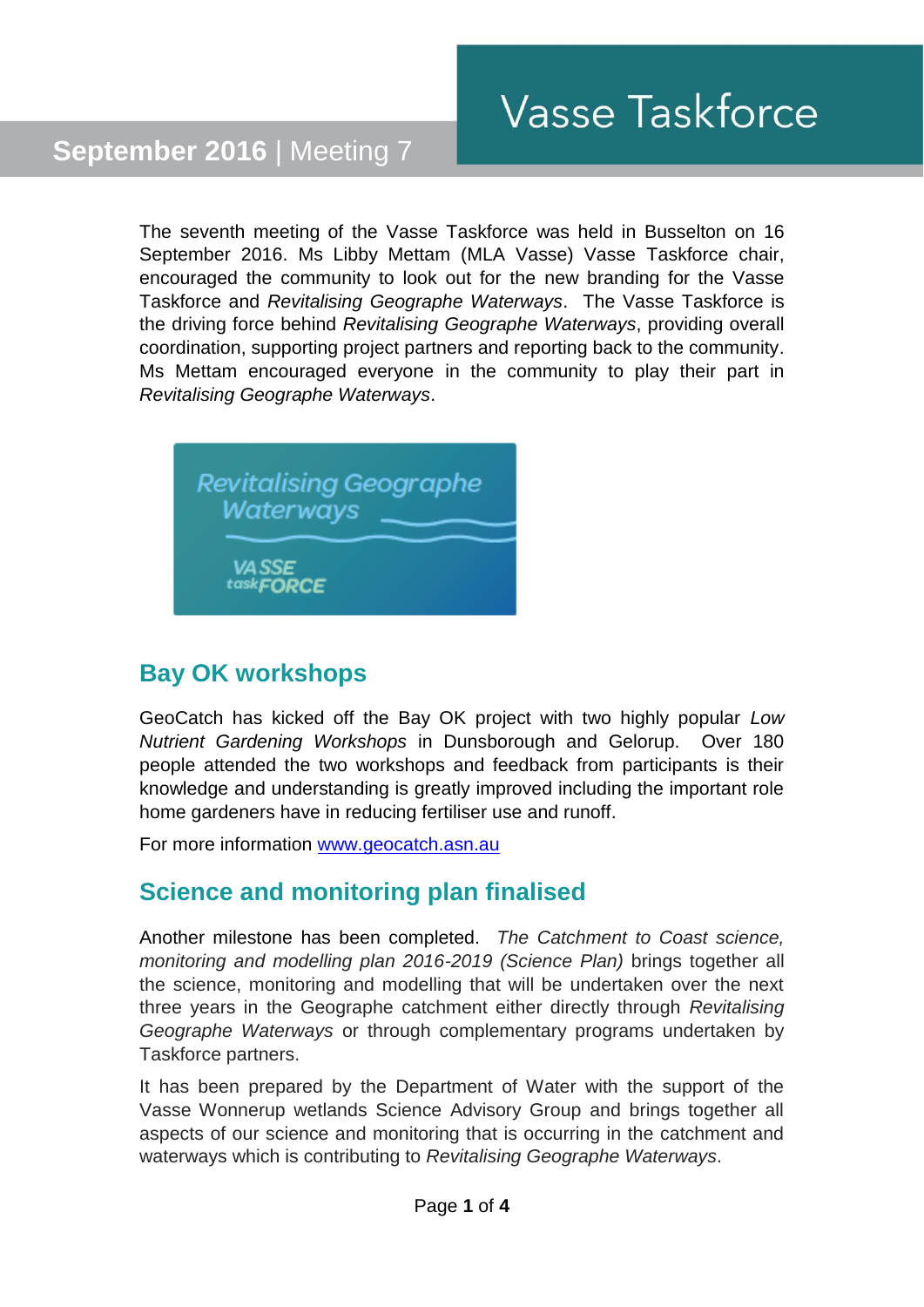Results will be used to inform our decision making, develop hydrological models, monitor the health of our waterways and evaluate our success. It will also be used to provide information to the community about the science and monitoring taking place in the catchment and waterways. The plan is designed to be adaptive and will be adjusted as required.

The document will now be readied for publishing and sharing with the community and other potential partners.

# **June 2016 rainfall event**

The Taskforce received a briefing on the Busselton District drainage infrastructure and how it responded to the rainfall event between 14 -18 July 2016.

Rainfall over the 72 hour period rained from 90-190 mm resulting in significant flow in local waterways and some minor flooding in low lying areas affecting sub-catchments. The rainfall event ranged from  $\sim$  1 in 2 AEP (50% probability in any one year) (coastal flats) to 1 in 200 AEP (0.5% probability in any one year) (uplands of Abba, Sabina and Ludlow) for the 72 hour rainfall. Peak flows for the Ludlow and Abba were (1 in 20 AEP) and (1in 40 AEP). The peak flows for the remaining catchments (including the Vasse River) are thought to be more frequent than 1 in 5 AEP. River flows in town had around 20% probability of occurring in any one year.

During the event the sandbar on the Vasse-Wonnerup was open enabling river outflows and pressure from downstream flows forced the surge barriers to open fully over this period. When the rivers rose and started to back up the three detention basins at Doyle Road, Chapman Road and Vasse Hwy commenced filling from about midnight on the 15 July. The system responded as expect with the detention basins playing a significant role in detaining the water and then releasing it slowly as river levels dropped.

Flood response in July 2016 was a combination of good monitoring, robust infrastructure and an effective response by the Water Corporation, Department of Water, Department of Fire and Emergency Services and City of Busselton.

Community interest was significant but it is important to get the message across that the event was not unusual and flood risk needs to be part of our decision making around reconnecting rivers.

### **Better information for the community**

GeoCatch will lead the development of an improved website and social media for *Revitalising Geographe Waterways* providing a one-stop shop for information for the community and project partners. It is anticipated that this will be available in the New Year but until then for more information [www.geocatch.asn.au.](http://www.geocatch.asn.au/)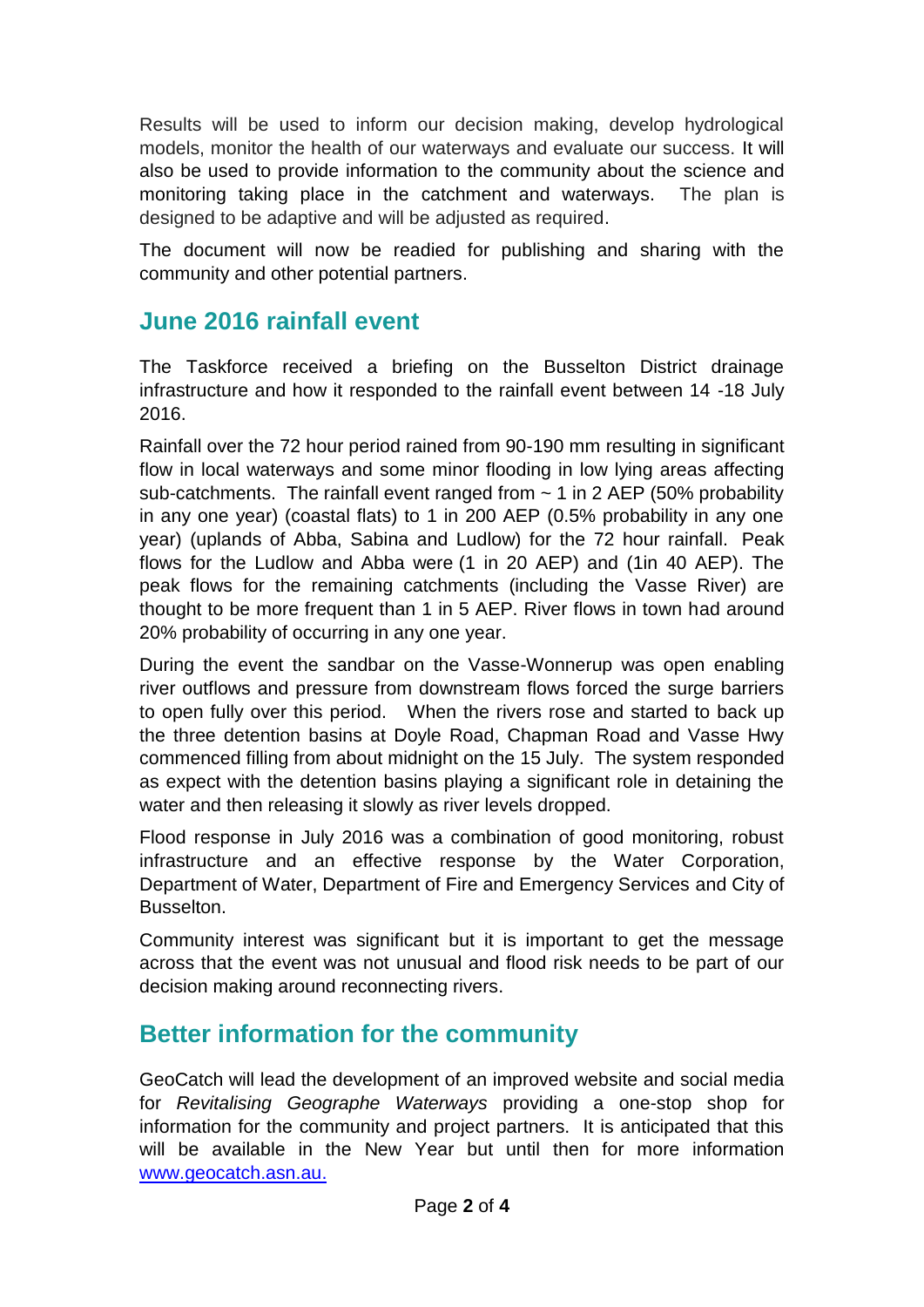#### **Reconnecting rivers – where to next?**

Stage 1 of Reconnecting Rivers has been completed and a key finding is that no single option will solve the collective problems of algal blooms, nutrients and sedimentation.

The next step is to develop management objectives for the Lower Vasse River, Vasse Wonnerup wetlands and Toby Inlet. The community will have the opportunity to determine the values and management objectives for these important water assets.

Development of the management objectives will give a collective picture of what we are trying to achieve which will then be used to further evaluate the various options, including the engineering options from reconnecting rivers.

Because of the strong physical and hydraulic link it will be necessary for the Lower Vasse River and the Vasse Wonnerup wetlands management plans to be developed together.

Taskforce partners are developing a package of materials to explain the way forward and opportunities for community involvement.

#### **Sustainable agriculture**

Mr Brian Piesse from Western Dairy will chair the Sustainable Agriculture Project Reference Group which was established in July 2016 to support sustainable agriculture projects under *Revitalising Geographe Waterways* and Regional Estuaries Initiative. The group includes representatives from Western Dairy, Dairy Australia, Fertilizer Australia, Departments of Water and Agriculture and Food WA, the six Regional Estuaries Initiative catchment groups and a dairy and beef farmer.

The Reference Group will be responsible for providing oversight and coordination of the sustainable agriculture projects including developing funding criteria, endorsing dairy effluent plans and funding, assessing innovative approaches to sustainable agriculture projects and reporting to the sustainable agriculture stakeholder group and broader community.

In August 2016 the Reference group established funding subsidies for farmers involved in the soil testing program under the fertiliser management project.

For more information [www.geocatch.asn.au](http://www.geocatch.asn.au/)